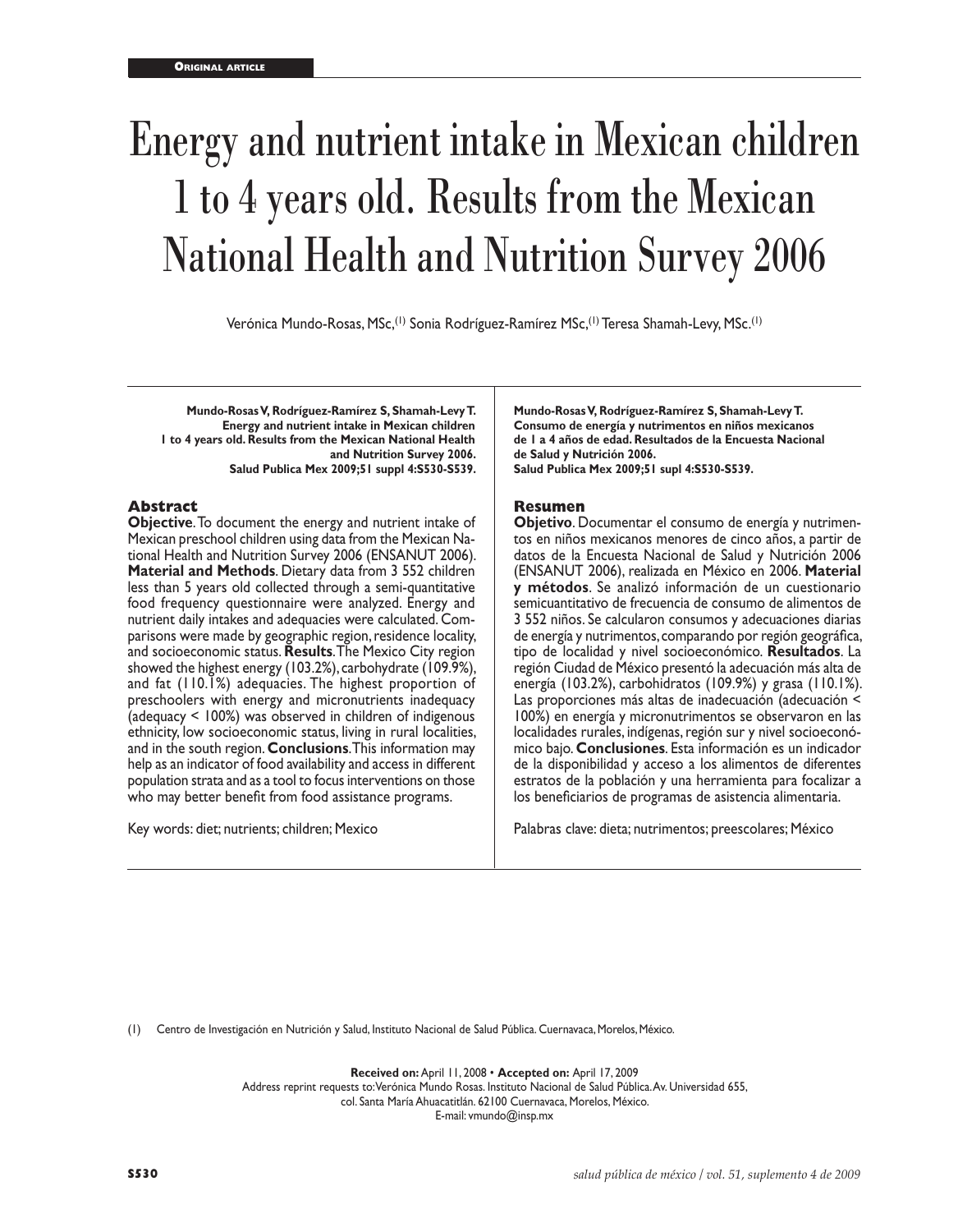Mexico, as other countries from Latin America, is<br>
transition abancterized by a significant increase in transition characterized by a significant increase in mortality rates from chronic, non-transmissible diseases, such as type 2 diabetes, hypertension, and myocardial infarction,<sup>1</sup> and by an increase in prevalence of overweight and obesity.<sup>2,3</sup> Conversely, morbidity and mortality related to acute infectious diseases, such as diarrhea and respiratory infections, have decreased significantly over the last decades.<sup>4,5</sup> In addition, an important decrease in the prevalence of stunting (10.1 percent points between 1988 and 2006)<sup>3</sup> and anemia (4.3 percent points between 1999 and 2006)<sup>6</sup> in preschool children has been documented. However, prevalences are still high; at present, the prevalence of stunting is 9.9% and anemia 16.6%. A significant proportion of children and women of childbearing age are affected by deficiency of micronutrients such as iron and zinc.<sup>7</sup> Apart from increasing morbidity and mortality rates, said deficiency has an adverse effect on children's growth and psychomotor development.8,9

Those conditions are the result of sociodemographic and lifestyle changes, in which dietary behaviors could be playing an important role.<sup>10</sup>

In Mexico, the national nutrition surveys conducted in 1988 and 1999 have documented the energy and macronutrient intakes $11,12$  in several population groups, making it possible to observe the polarization of food intake and nutrient contribution among population groups from different socioeconomic strata and regions of the country. For example, a low intake of iron, zinc, folic acid, calcium, and vitamins A and C has been observed in preschool children of low socioeconomic status living in the southern region, in contrast with high adequacies of fat and proteins and low intake of fiber in children living in the northern and Mexico City regions.<sup>13</sup>

The objective of this study is to document the current intakes of energy and macro and micronutrients by children less than 5 years old, according to characteristics such as locality, region and socioeconomic status.

# Material and Methods

We analyzed information from the Mexican National Health and Nutrition Survey 2006 (ENSANUT 2006) conducted in Mexico, which was a probabilistic, stratified, and clustered sampling study representative at the national, regional and state levels. The design of the survey allowed the collection of data related to the health and nutrition status of the Mexican population.

## **Population and sample size**

The ENSANUT 2006 included a total sample of 48 600 households. A subsample corresponding to a third of the whole sample was selected for dietary information.<sup>14</sup> The proportion of eligible households contributed data on children aged 1-4 years of age was 24%.

On the basis of this criterion, dietary information from 3 552 children aged 1 year to 4 years and 11 months, who represent 7 836 674 children nationwide, is included in this study.

Subjects who agreed to participate in the study gave informed consent. The protocol for the survey was approved by the Ethics, Research, and Biosafety Committees from the National Institute of Public Health (INSP).

## **Data collection**

Data were collected between October 2005 and May 2006. Information on food intake of preschool children was obtained through an adapted version of the semiquantitative food frequency questionnaire found in the Procedure Handbook for Nutrition Projects, published by the INSP.<sup>15</sup> Food is classified in the questionnaire as follows: dairy products, fruits, vegetables, home-made fast food, meats, sausages and eggs, fish and shellfish, legumes, cereals and tubers, corn products, beverages, snacks, candies and desserts, soups, creams and noodles, tortillas, and several other foods (spices, sugar, fats). In addition, data on consumption of nutrient supplements were collected, the analysis of which will not be presented in this paper.

This questionnaire was already validated previously in other studies.16 At this time, the portion amounts of consumed food were included to increase its precision. The consumed foods (those that represented 95% of the total consumption) from the data of the 24-hour recall questionnaire were identified from the 1999 National Nutrition Survey (ENN 99), $^{12}$  obtaining a final list of 102 foods.

The questionnaire was administered by trained and standardized personnel who entered the information into laptop computers. Personnel used food weighing scales (Ohaus Compact Scales. Pine Brook, NJ. USA. Mod. CS5000), cups and measuring spoons, as well as food tables to better identify portion sizes and quantities of foods included in the questionnaire. Portion weight, according to its size (standard, small, very small, regular, large, and very large) was established for every food included in the questionnaire.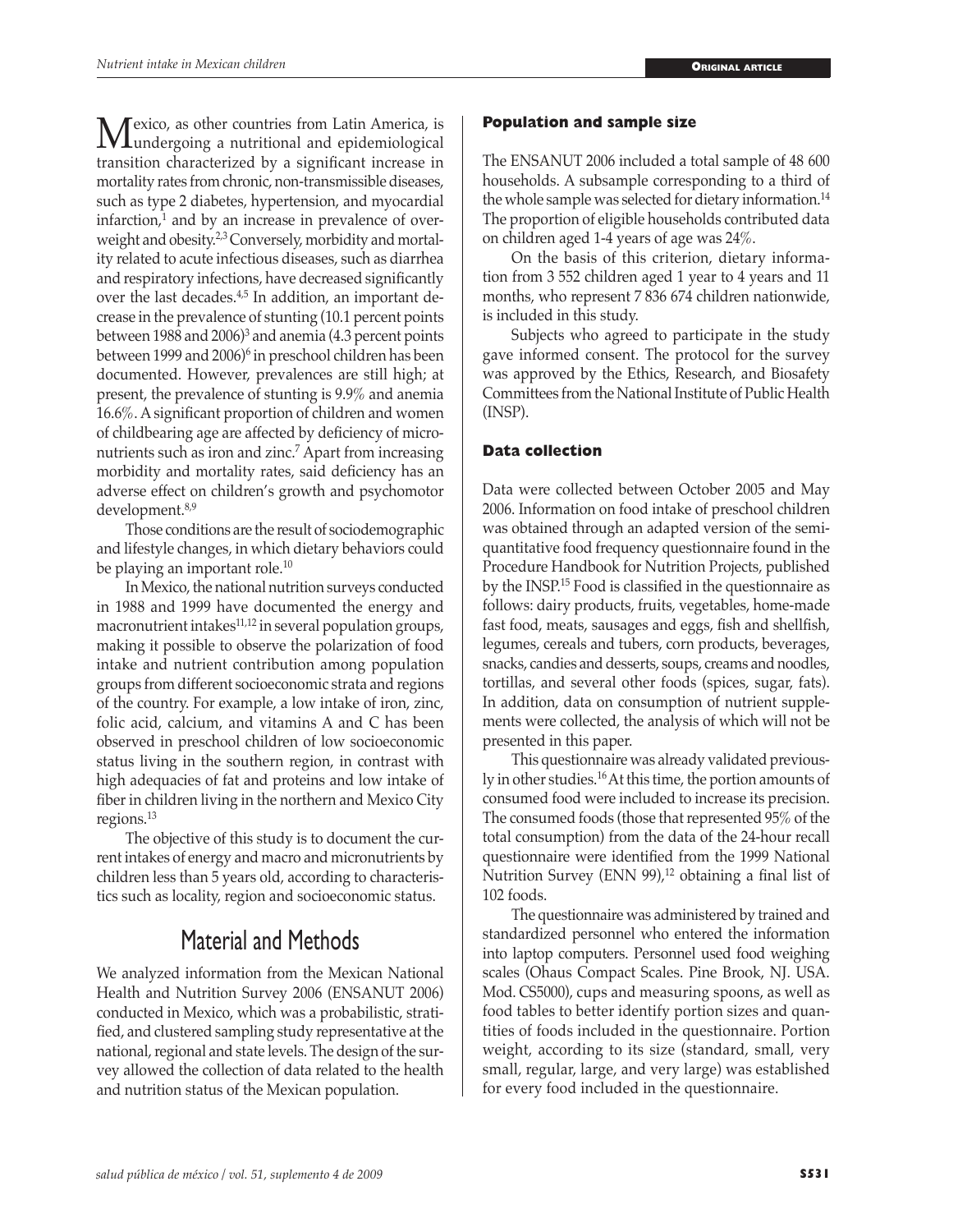The questionnaire was administered to the mother or to the person in charge of feeding the child in order to obtain information regarding the child's food consumption during the 7 days before the interview.

## **Variables**

Energy and nutrient intake. The estimated quantity of energy, fiber, and macro and micronutrients was calculated using four food composition tables and three datasets $^{17}$  compiled by a group of researchers from the INSP. These tables include nutritional value of fortified foods with the highest consumption in Mexico, such as cereals and dairy, besides milk distributed by the nutrition program Liconsa and supplement distributed by the Transfer Conditions Program *Oportunidades*.

As for micronutrients, only those of importance for public health (vitamins A and C, folates, total iron, heme iron, zinc, and calcium) were reported.

*Intake adequacy percentages.* The adequacy was calculated by presenting actual intakes as a percent of the Estimated Average Requirement for proteins, iron, zinc, vitamin C, retinol equivalents; folates were calculated according to age and sex.18-21

For calcium, adequate intake value was used, since the estimated average requirement value has not been calculated due to lack of information for such calculations.22 For carbohydrates and fat, 50 and 30%, respectively, of the energy derived from those macronutrients were used as adequacy values.

The percentage of energy adequacy was estimated on the basis of the Estimated Energy Requirement (EER).<sup>23</sup> For using the EER estimation equations, a physical activity factor had to be included. Because there are no antecedents of physical activity in the Mexican population of preschool age, the low physical activity factor was assigned according to the results of the Torun *et al.* study  $(1996).^{24}$ 

*Inadequacy.* A child was classified with energy and macro and micronutrient inadequacy when his/her intake was below 100% of the requirement.

*Socioeconomic status.* A wellbeing indicator was made using a principal components index<sup>25</sup> that included such variables as housing conditions, flooring and roofing materials, ownership of home appliances and electronics (refrigerator, gas stove, and washing machine, TV set, radio, videoplayer, telephone, and computer), and number of rooms (not including bathrooms, kitchen, and halls). The first component accounted for 46% of the total variance. The resulting standardized factor was divided into tertiles to categorize three socioeconomic status groups: low, middle, and high.

*Regions.* The country was divided into four geographic regions: north, center, Mexico City, and south.\*

*Type of locality.* Localities were classified according to population number as rural (<2500 inhabitants) or urban  $(≥ 2500$  inhabitants).

*Nutritional status.* Data on length/height and weight were transformed to z-scores using the WHO/NCHS/ CDC reference pattern.26 Children were classified as underweight, stunted, and wasted according to their z-score (< -2 standard deviations for weight-for-age, length/ height-for-age and weight-for-length/height). Children were classified as overweight when their z-score for weight-for-height was >2 standard deviations.

*Indigenous ethnicity.* Children who spoke a native language were considered indigenous; those who spoke only Spanish were considered non-indigenous.

## **Data analysis**

Intakes and percentages of energy, carbohydrates, proteins, and fat adequacies reported on the individual level greater than 5 standard deviations from their respective means were excluded from the analysis. Likewise, energy adequacy percentages less than 25% were eliminated, as they were implausible values. Details on data managing and cleaning can be found in another article of this supplement.27 In total, 407 observations, accounting for 10.3% of the original sample were excluded.

Due to the data elimination during the cleaning process, we calculated new expansion factors. Because data on intake and energy, macro, and micronutrient adequacy percentages are biased toward high values, they are shown as medians, 25 and 75 percentiles of the distribution.

*T* tests were done to observe differences between intake and energy and nutrient adequacy percentages. Transformations of the dietary continuous variables were generated to approach a normal distribution for dietary variables. Chi-square tests were also done to observe differences in the proportions of inadequacy, stratifying by variables of interest. Differences among geographic

<sup>\*</sup> North: Baja California, Baja California Sur, Coahuila, Chihuahua, Durango, Nuevo Leon, Sonora, and Tamaulipas states. Center: Aguascalientes, Colima, Guanajuato, Jalisco, State of Mexico (except Mexico City's Metropolitan area), Michoacan, Morelos, Nayarit, Queretaro, San Luis Potosi, Sinaloa, and Zacatecas states. Mexico City: Mexico City and its metropolitan area. South: Campeche, Chiapas, Guerrero, Hidalgo, Oaxaca, Puebla, Quintana Roo, Tabasco, Tlaxcala, Veracruz, and Yucatan states.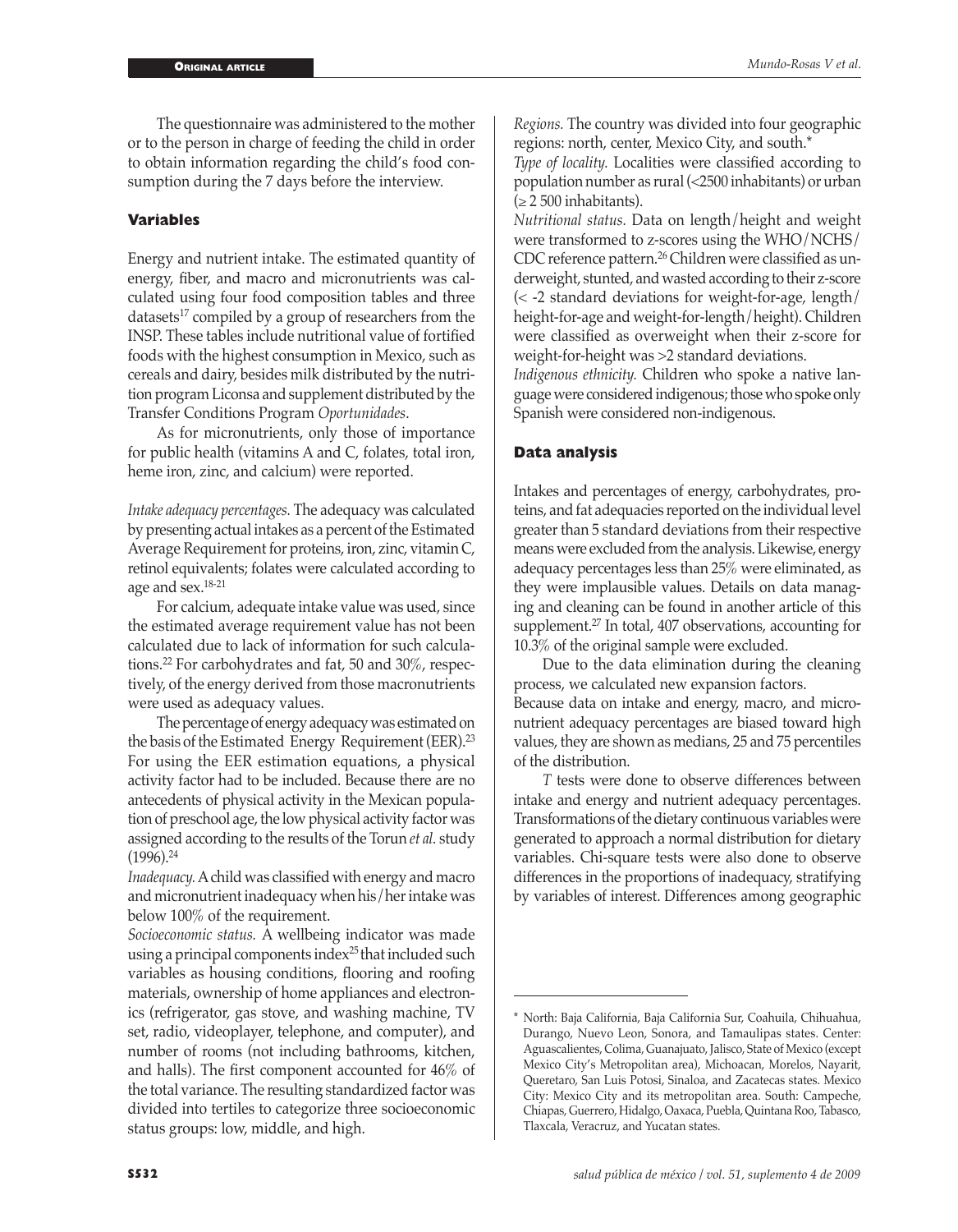regions, type of locality, and socioeconomic status categories were analyzed and p-value was adjusted by multiple comparisons (Bonferroni adjustment).28

Processing of all results was performed using the SVY module of the Stata Program version 9.0 in order to adjust for the design effect of the survey.

# Results

General characteristics of the study population are presented in Table I. Most preschoolers (40.2%) lived in the south region, 57.5% lived in urban localities, and a small proportion spoke an indigenous language (5.9%). Stunting was observed in 12.6%, and 52.5% was in the lower socioeconomic tertile.

# **Energy and macronutrient intakes and adequacy percentages**

Nationwide, median energy intake was 1 070 kcal and median fiber intake was 8.3 g. Total iron intake was 6.2 mg, of which 1.6% corresponded to heme iron (0.1 mg). The adequacy percentage of almost all macronutrients

was above 100%, except folates (95.5%), energy (92.4%) and fat (96.7%) (Table II).

Significant differences (*p*< 0.05) were found between the Mexico City and the south regions; the former had higher intakes and adequacies of energy, macronutrients, vitamin A, and calcium than the latter.

The Mexico City region had the highest intake of heme iron (0.14 mg, 2.2% of total iron intake), whereas the lowest intake corresponded to the southern region (0.09 mg, 1.4% of total iron intake) (when comparing both regions).

However, macro and micronutrient adequacies were above 100% in the four regions, except fat and folate in the center (96.1% and 92.2%, respectively) and south (84.4% and 88.6%, respectively) regions. Adequacies of about 300% for protein and vitamin C were observed in all regions of the country.

According to type of locality, greater intakes of energy, macronutrients, vitamins A and C, folates, heme iron, and calcium were observed in urban than in rural localities (*p*< 0.05). The same was noted for energy and macro and micronutrient adequacy percentages (*p*< 0.05), except iron.

| Characteristics                |                            | Sample (n) | Expansion (thousands) | ℅    |
|--------------------------------|----------------------------|------------|-----------------------|------|
|                                |                            |            |                       |      |
|                                | Men                        | 836        | 3 966.5               | 51.7 |
| Sex                            | Women                      | 716        | 3 870.2               | 48.3 |
|                                |                            | 751        | 1766.7                | 21.1 |
|                                | 2                          | 916        | 2015.8                | 25.8 |
| Age (years)                    | 3                          | 902        | 2 077.3               | 25.4 |
|                                | 4                          | 983        | 976.8                 | 27.7 |
|                                | Stunting (< -2 z-score)    | 409        | 895.9                 | 12.6 |
| Nutritional status             | Underweight (< -2 z-score) | 190        | 419.8                 | 5.9  |
|                                | Wasting (< -2 Z-score)     | 50         | 81.8                  | 1.6  |
|                                | Overweight (> +2 z-score)  | 9          | 362.2                 | 5.9  |
| Indigenous ethnicity           | Yes                        | 209        | 379.9                 | 5.9  |
|                                | No                         | 3 3 4 0    | 7 448.9               | 94.I |
|                                | North                      | 587        | 532.9                 | 16.5 |
|                                | Center                     | 1374       | 2 443.3               | 38.7 |
| Region                         | Mexico City                | 165        | 1238.6                | 4.7  |
|                                | South                      | 1426       | 2 62 1.8              | 40.2 |
| Localities                     | Urban                      | 2 0 4 1    | 5 700.7               | 57.5 |
|                                | Rural                      | 1511       | 2 135.9               | 42.5 |
|                                | Low                        | 857        | 3 3 0 9 . 9           | 52.5 |
| Socioeconomic Status (tertile) | Middle                     | $ $ 148    | 2 6 6 2.9             | 32.4 |
|                                | <b>High</b>                | 535        | 1843.2                | 15.1 |

# **Table I General characteristics of the study population. Mexico. ENSANUT 2006**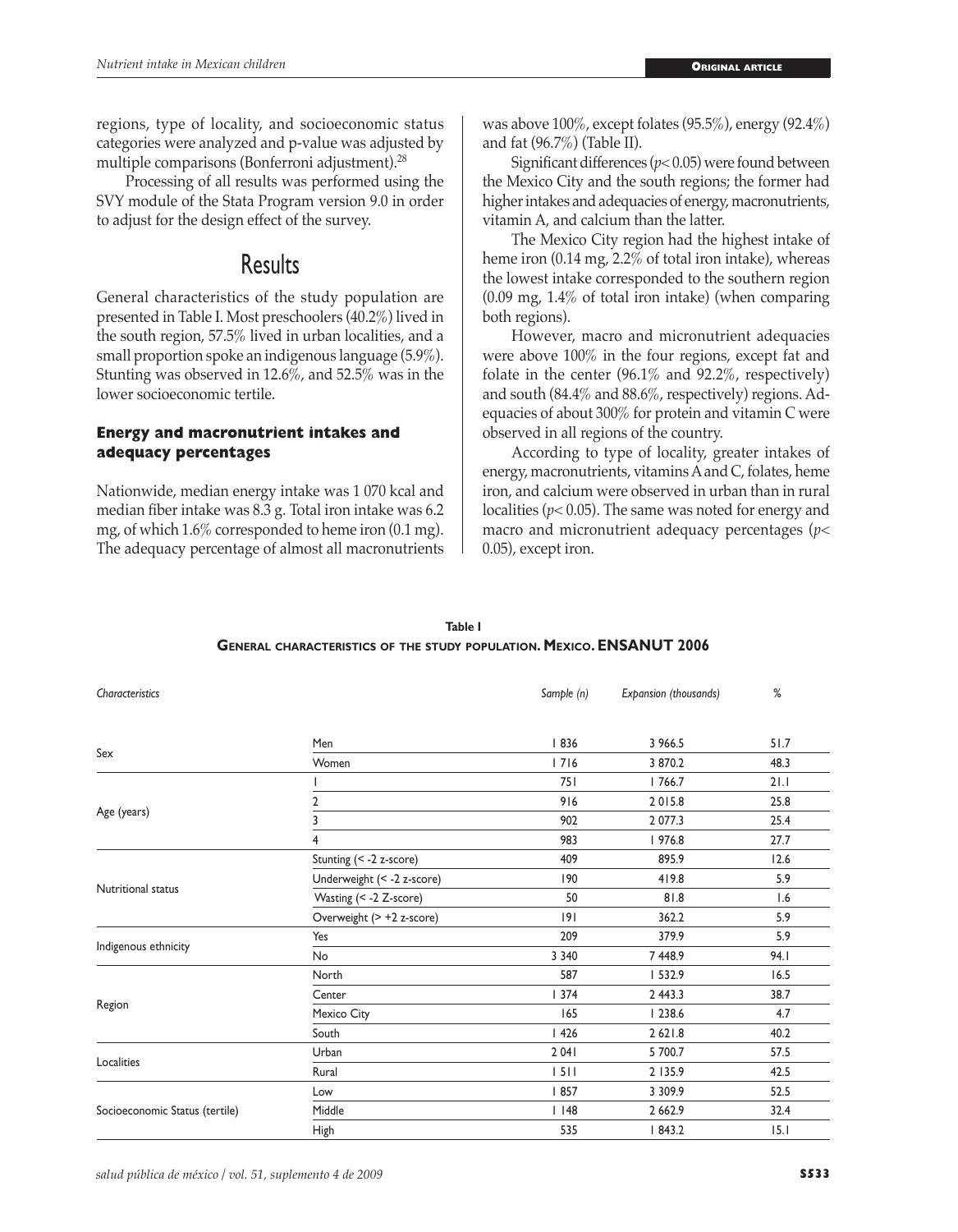|                                                                                                                                                                                                                                                                                                                                                          |                    |                           |                         |                                                                                |                 | Table II                                            |                       |                 |                        |                        |                |                 |                    |                     |
|----------------------------------------------------------------------------------------------------------------------------------------------------------------------------------------------------------------------------------------------------------------------------------------------------------------------------------------------------------|--------------------|---------------------------|-------------------------|--------------------------------------------------------------------------------|-----------------|-----------------------------------------------------|-----------------------|-----------------|------------------------|------------------------|----------------|-----------------|--------------------|---------------------|
|                                                                                                                                                                                                                                                                                                                                                          |                    | <b>INTAKES AND ENERGY</b> |                         | AND NUTRIENT ADEQUACY PERCENTAGES BY GEOGRAPHIC REGION AND BY TYPE OF LOCALITY |                 | IN CHILDREN AGED   TO 4 YEARS. MEXICO. ENSANUT 2006 |                       |                 |                        |                        |                |                 |                    |                     |
|                                                                                                                                                                                                                                                                                                                                                          |                    | National*                 |                         |                                                                                |                 | Geographic regions                                  |                       |                 |                        |                        |                | Localities      |                    |                     |
|                                                                                                                                                                                                                                                                                                                                                          |                    |                           |                         | North <sup>#</sup>                                                             |                 | Center <sup>8</sup>                                 |                       | Mexico city#    |                        | South <sup>&amp;</sup> |                | Urban"          |                    | Rural <sup>os</sup> |
|                                                                                                                                                                                                                                                                                                                                                          | Median             | C(25, 75)                 | Median                  | C(25, 75)                                                                      | Median          | C(25, 75)                                           | Median                | C(25, 75)       | Median                 | C(25, 75)              | Median         | C(25, 75)       | Median             | C(25, 75)           |
| Intakes                                                                                                                                                                                                                                                                                                                                                  |                    |                           |                         |                                                                                |                 |                                                     |                       |                 |                        |                        |                |                 |                    |                     |
| Energy (kcal)                                                                                                                                                                                                                                                                                                                                            | 070.3              | (788.1, 1412.6)           | $-10915$                | $(817.6, 1439.9)$   059.5                                                      |                 | (776.6, 1393.1)                                     | 1195.7                | (921.1.1494)    | 995.3º⊹®               | (700.7, 1309.0)        | 1105.7         | (835.2, 1456.9) | 956.9 <sup>4</sup> | (686.8, 1252.1)     |
| $\circledcirc$<br>Fiber                                                                                                                                                                                                                                                                                                                                  | 3                  | (5.6, 11.7)               | <u>ွ</u>                | (5.4, 12.3)                                                                    | 8.9             | (6.1, 12.8)                                         | $\frac{5}{8}$         | (5.9, 10.6)     |                        | (5.1, 11.5)            | 33             | (5.6, 11.7)     | 3                  | (5.5, 11.9)         |
| Protein (g)                                                                                                                                                                                                                                                                                                                                              | 34.9               | (25.5, 46.8)              | $\overline{36}$         | (25.7, 47.7)                                                                   | 34.8            | (24.4, 46.3)                                        | 40.9                  | (31.7, 51.5)    | $32.2^{\circ\sqrt}$    | (22.3, 43.3)           | 36.6           | (28.1, 49.1)    | 30.9 <sup>4</sup>  | (21.6, 40.3)        |
| $\mathbf{B}$<br>Carbohydrates                                                                                                                                                                                                                                                                                                                            | 51.1               | (109.1.201.9)             | 149.0                   | (107.9, 201.5)                                                                 | 147.7           | (106.5, 197.7)                                      | <b>IS9.1</b>          | (124.5, 211.8)  | 145.43                 | (101.3, 192.6)         | 156.1          | (113.4, 206.9)  | 140.4 <sup>A</sup> | (98.4, 187.5)       |
| Fat (g)                                                                                                                                                                                                                                                                                                                                                  | 37.8               | (26.1, 51.7)              | 39.7                    | (28.7, 54.2)                                                                   | $37.4^\circ$    | (25.3, 50.8)                                        | 42.2                  | (32.2, 56.9)    | 32.7®.0€               | (21.7, 46.3)           | 39.9           | (28.6, 54.3)    | $31.6^{4}$         | (21.2, 43.9)        |
| Vitamin A (mcg ER)                                                                                                                                                                                                                                                                                                                                       | 310.7              | (175.2, 509.2)            | 285.0                   | (169.5, 437.4)                                                                 | 279.2           | (154.6, 465.3)                                      | 492.9 <sup>o.()</sup> | (294.3, 718.5)  | 266.0 <sup>%€</sup>    | (147.2, 453.1)         | 347.1          | (206.7, 560.9)  | 224.2 <sup>4</sup> | (122.8, 388.3)      |
| Vitamin C (mg)                                                                                                                                                                                                                                                                                                                                           | 47.9               | (25.4, 80.2)              | 43.0                    | (22.7, 71.5)                                                                   | 47.6            | (26.1, 84.1)                                        | 54.3                  | (35.4, 93.8)    | 47.1                   | (24.4, 77.3)           | $\frac{1}{5}$  | (27.9, 83.9)    | 38.6 <sup>4</sup>  | (20.6, 71.4)        |
| Folate (mcg)                                                                                                                                                                                                                                                                                                                                             | $\overline{25}$    | (82.5, 180.5)             | <b>133.9</b>            | (90.2, 191.4)                                                                  | $126.4^{\circ}$ | (85.7, 181.8)                                       | 1227                  | (84.2, 161.1)   | $117.5^\circ$          | (76.3, 173.4)          | <b>128.3</b>   | (85.1, 186.9)   | $113.2^{\text{A}}$ | (73.6, 169.1)       |
| Total iron (mg)                                                                                                                                                                                                                                                                                                                                          | $\ddot{\circ}$     | (3.9, 9.3)                | 2                       | (4.3, 9.9)                                                                     | $\ddot{\rm s}$  | (3.9, 9.2)                                          | $\ddot{\rm s}$        | (4.5, 8.7)      | 3                      | (3.9, 9.7)             | $\ddot{\rm s}$ | (4.1, 9.2)      | $\overline{6}$     | (3.8, 9.9)          |
| Heme iron (mg)                                                                                                                                                                                                                                                                                                                                           | $\overline{\circ}$ | (0.05, 0.2)               | 4<br>$\overline{\circ}$ | (0.07, 0.28)                                                                   | $0.10^{\circ}$  | (0.04, 0.21)                                        | $0.14^{\circ}$        | (0.08, 0.24)    | $0.09^{\circ,\in}$     | (0.04, 0.18)           | 0.14           | (0.07, 0.24)    | $0.07^{\text{A}}$  | (0.02, 0.14)        |
| Zinc (mg)                                                                                                                                                                                                                                                                                                                                                | 4.9                | (3.4, 6.9)                | $\frac{6}{4}$           | (3.3, 6.8)                                                                     | 4.9             | (3.3, 6.9)                                          | $\mathbb{S}^3$        | (3.9, 6.7)      | 4.9                    | (3.1, 7.0)             | $\overline{5}$ | (3.5, 6.9)      | 4.5                | (2.9, 6.7)          |
| Calcium (mg)                                                                                                                                                                                                                                                                                                                                             | 769.8              | (445.5, 1050.1)           | 659.4                   | (387.3, 1025.2)                                                                | 744.9           | (437.7, 1045.2)                                     | 900.9°                | (622.2, 1083.2) | 687.0 <sup>0,€</sup>   | (394.2, 989.9)         | 809.9          | (484.3, 1091.1) | 620.4 <sup>A</sup> | (350.5, 931.9)      |
| Adequacy percentages                                                                                                                                                                                                                                                                                                                                     |                    |                           |                         |                                                                                |                 |                                                     |                       |                 |                        |                        |                |                 |                    |                     |
| Energy                                                                                                                                                                                                                                                                                                                                                   | 92.4               | (68.1, 122.2)             | 95.9                    | (69.0, 126.4)                                                                  | 89.7            | (66.7, 119.2)                                       | 103.2                 | (80.1, 127.1)   | 84.6º.◊.€              | (60.7, 112.4)          | 96.1           | (71.2, 125.8)   | 83.9 <sup>A</sup>  | (61.2, 110.4)       |
| Protein                                                                                                                                                                                                                                                                                                                                                  | 308.6              | (218.7, 409.8)            | 307.6                   | (222.0, 415.7)                                                                 | 295.7           | (208.5, 400.2)                                      | 344.9                 | (289.5, 441.4)  | 275.9ª.0€              | (190.6, 380.9)         | 323.0          | (237.6, 424.2)  | 260.6 <sup>4</sup> | (179.1.359.7        |
| Carbohydrates                                                                                                                                                                                                                                                                                                                                            | 103.8              | (77.3, 138.9)             | 103.9                   | (75.2, 140.8)                                                                  | 101.4           | (74.3, 136.3)                                       | 109.9                 | (86.9, 138.4)   | 98.4€                  | (71.8, 132.7)          | 105.7          | (79.3, 140.4)   | 95.7 <sup>A</sup>  | (71.3, 133.5)       |
| Fat                                                                                                                                                                                                                                                                                                                                                      | 96.7               | (67.8, 136.0)             | 105.8                   | (75.2, 143.0)                                                                  | 96.1º           | (65.0, 132.3)                                       | $\overline{a}$        | (84.4, 145.9)   |                        | (56.2, 121.9)          | 104.9          | (72.5, 142.2)   | 84. I <sup>A</sup> | (54.5, 114.3)       |
| Vitamin A                                                                                                                                                                                                                                                                                                                                                | 135.5              | (78.2, 228.4)             | 124.1                   | (77.4, 197.3)                                                                  | 123.5           | (69.2, 201.9)                                       | $222.6^{\circ\circ}$  | (132.9, 317.5)  | $118.1$ <sup>0.€</sup> | (65.2, 201.9)          | <b>I53.3</b>   | (92.7, 247.2)   | $100.4^{\circ}$    | (55.2, 167.0)       |
| Vitamin C                                                                                                                                                                                                                                                                                                                                                | 320.7              | (166.9.543.8)             | 287.5                   | (153.5, 490.4)                                                                 | 312.9           | (167.1, 561.4)                                      | 393.7                 | (207.8, 617.1)  | 305.5 <sup>0</sup>     | (157.4, 539.4)         | 338.4          | (183.8, 562.5)  | 249.2 <sup>4</sup> | (131.6, 482.9)      |
| Folate                                                                                                                                                                                                                                                                                                                                                   | 95.5               | (63.8, 138.1)             | 102.3                   | (70.3, 149.8)                                                                  | 96.2°           | (66.1, 136.5)                                       | 95.4                  | (65.8, 123.8)   | 88.6°                  | (57.3, 134.9)          | 99.8           | (66.5, 140.8)   | $85.5^{\circ}$     | (55.9, 127.4)       |
| lron                                                                                                                                                                                                                                                                                                                                                     | 192.8              | (122.6, 286.4)            | 195.6                   | (130.9, 303.3)                                                                 | 190,9           | (119.8, 275.3)                                      | 198.5                 | (128.7, 264.6)  | 190.9                  | (118.8, 294.4)         | 193.8          | (125.2, 288.6)  | 188.2              | (114.6, 286.1)      |
| Zinc                                                                                                                                                                                                                                                                                                                                                     | 173.9              | (119.3, 248.8)            | 172.3                   | (118.5, 245.7)                                                                 | 168.9           | (116.1, 241.9)                                      | 184.5                 | (137.1, 251.8)  | I70.5                  | (107.8, 257.7)         | 178.2          | (126.9, 253.0)  | $160.2^{\circ}$    | (102.8, 238.6)      |
| Calcium                                                                                                                                                                                                                                                                                                                                                  | 130.5              | (73.9, 192.9)             | 113.5                   | (67.7, 188.0)                                                                  | <b>128.2</b>    | (71.8, 189.8)                                       | 157.3°                | (107.9, 206.8)  | $  7. \%$              | (64.4, 183.9)          | 141.9          | (80.9, 200.9)   | $110.3^{\circ}$    | (59.3, 173.5)       |
| C: centile                                                                                                                                                                                                                                                                                                                                               |                    |                           |                         |                                                                                |                 |                                                     |                       |                 |                        |                        |                |                 |                    |                     |
| * Sample cases: 3 552, expansion (thousands): 7 836.7 preschooler<br>† Sample cases: 587, expansion (thousands): 1 532.9 preschoolers<br>§ Sample cases: 1 374, expansion (thousands): 2 443.3 preschooler:                                                                                                                                              |                    |                           | 5,                      |                                                                                |                 |                                                     |                       |                 |                        |                        |                |                 |                    |                     |
| <sup>8</sup> Sample cases: 1426, expansion (thousands): 2 621.8 preschoolers<br>#Sample cases: 165, expansion (thousands): 1 238.6 preschoolers                                                                                                                                                                                                          |                    |                           |                         |                                                                                |                 |                                                     |                       |                 |                        |                        |                |                 |                    |                     |
| º Statistically significant differences (Bonferroni test, p< 0.012) comparing north vs center, Mexico City, and south regions<br>* Sample cases: 2 04 i, expansion (thousands): 5 700.7 preschoolers<br>* Sample cases: 1 511, expansion (thousands): 2 135.9 preschoolers                                                                               |                    |                           |                         |                                                                                |                 |                                                     |                       |                 |                        |                        |                |                 |                    |                     |
| $\alpha$ statistically significant differences (Bonferroni test, $p < 0.012$ ) comparing center vs Mexico City and south regions<br>© Statistically significant differences (Bonferroni test, p< 0.012) comparing Mexico City vs south regions<br>^ Statistically significant differences (Bonferroni test, p< 0.05) comparing urban vs rural localities |                    |                           |                         |                                                                                |                 |                                                     |                       |                 |                        |                        |                |                 |                    |                     |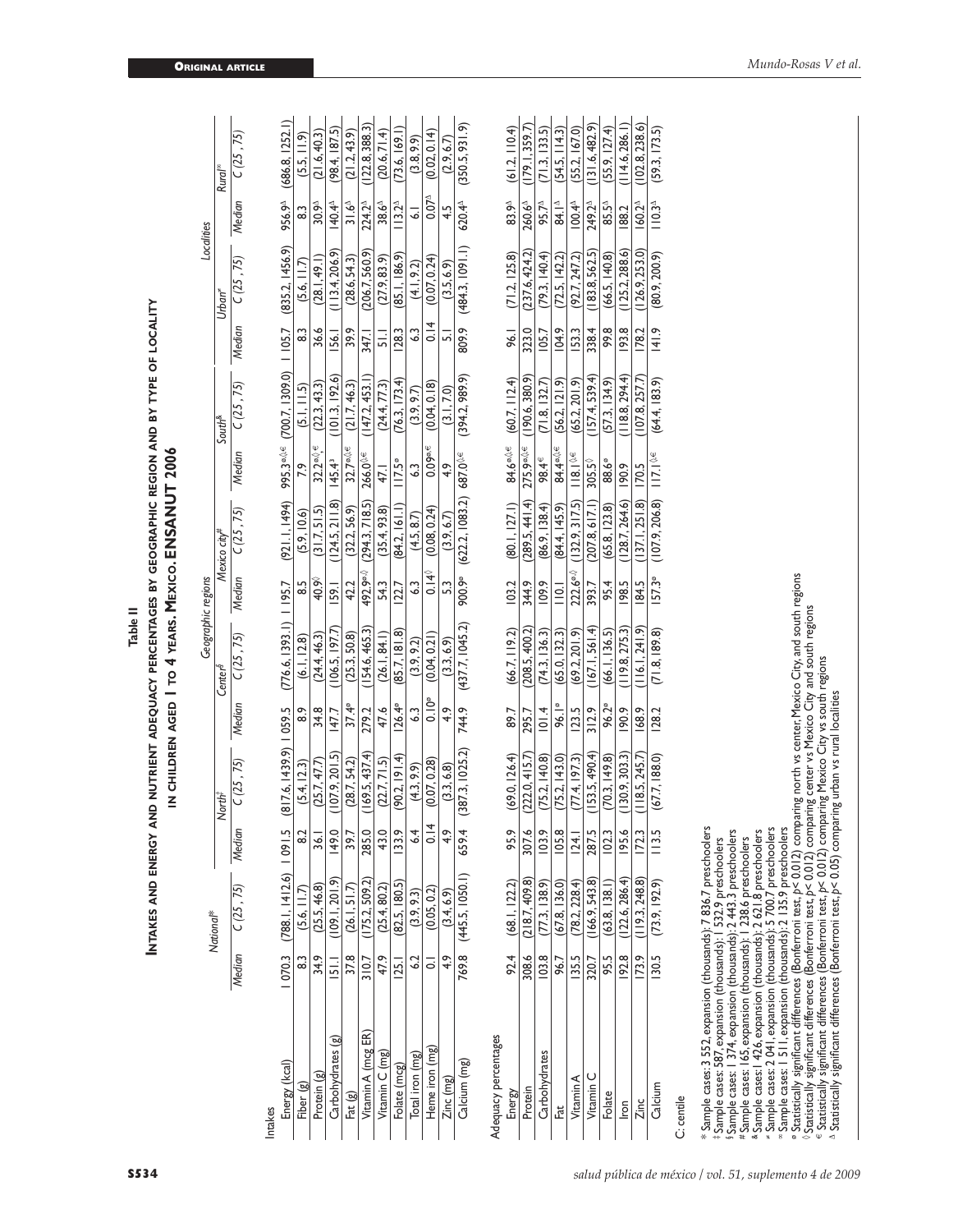#### **Energy and micronutrient inadequacies**

Table III presents the proportion of children with energy, fat, and micronutrient inadequacies according to several characteristics.

Nationwide, the highest proportions of inadequacy in preschoolers are found in fat (52.3%), vitamin A (33.6%), folate (52.2%) and calcium (36.4%) intakes.

By disaggregating this data by years of age, we noted that children in the groups of 1- and 4-years-old had a greater proportion of inadequacy compared with 2- and 4-years-old children (*p*< 0.05). Noticeably, the highest proportion of children with iron inadequacy are 1 yearolds  $(28.4\%)$  compared with other age groups ( $p$ < 0.05).

Regarding indigenous ethnicity, indigenous children had a greater proportion of energy and nutrient inadequacy, about 20%, compared with non-indigenous children (*p*< 0.05).

The comparison by regions showed that most preschool children with energy, fat, vitamin A, and calcium inadequacies lived in the south region (significant differences between regions).

By type of locality, we found that most children with inadequacy lived in rural localities, the differences being

## **Table III Proportion of children younger than 5 years with energy, fat and micronutrient inadequacies. Mexico. ENSANUT 2006**

|                            |                            | Energy | Fat  | Vitamin A | Vitamin C | Folate | Iron | Zinc | Calcium |
|----------------------------|----------------------------|--------|------|-----------|-----------|--------|------|------|---------|
| Characteristics            |                            | ℅      | %    | %         | %         | %      | ℅    | %    | $\%$    |
| National                   |                            | 56.9   | 52.3 | 33.6      | 12.0      | 52.2   | 16.3 | 17.7 | 36.4    |
|                            | Men                        | 56.8   | 53.2 | 31.2      | 10.6      | 51.6   | 15.9 | 15.9 | 34.3    |
| Sex                        | Women                      | 57.1   | 51.3 | 35.9      | 13.5      | 52.8   | 16.7 | 19.6 | 38.6    |
|                            |                            | 48.7   | 42.4 | 37.6      | 11.9      | 58.5   | 28.4 | 21.7 | 32.8    |
|                            | $\overline{2}$             | 48.8   | 44.3 | 30.5      | 9.7       | 50.2   | 15.0 | 11.4 | 30.7    |
| Age (years)*               | 3                          | 66.5   | 61.7 | 26.7      | 7.8       | 42.7   | 8.3  | 10.1 | 26.5    |
|                            | 4                          | 62.6   | 59.4 | 40.3      | 18.9      | 58.6   | 15.1 | 28.6 | 55.8    |
|                            | Stunting (< -2 z-score)    | 62.5   | 62.1 | 44.I      | 16.0      | 59.9   | 17.6 | 24.0 | 48.5    |
|                            | Underweight (< -2 z-score) | 69.7   | 71.3 | 32.4      | 9.3       | 60.1   | 10.4 | 21.7 | 46.0    |
| Nutritional status         | Wasting (< -2 z-score)     | 78.I   | 64.7 | 23.9      | 15.3      | 77.3   | 12.3 | 26.9 | 37.5    |
|                            | Overweight (> +2 z-score)  | 58.8   | 42.3 | 30.3      | 10.9      | 43.4   | 17.2 | 12.9 | 24.6    |
|                            | Yes                        | 73.1   | 78.6 | 66.5      | 27.1      | 69.9   | 22.0 | 38.5 | 67.6    |
| Indigenous <sup>#</sup>    | No                         | 56.2   | 50.9 | 31.9      | 11.3      | 51.3   | 15.9 | 16.7 | 34.8    |
|                            | North                      | 52.0   | 42.2 | 37.4      | 4.1       | 45.9   | 13.2 | 19.5 | 43.4    |
| Region <sup>§</sup>        | Center                     | 57.2   | 53.5 | 33.2      | 10.8      | 52.6   | 16.8 | 14.4 | 32.7    |
|                            | Mexico City                | 48.7   | 45.7 | 13.2      | 8.6       | 48.2   | 15.2 | 12.9 | 23.7    |
|                            | South                      | 63.5   | 60.0 | 41.4      | 13.5      | 57.4   | 8.1  | 21.9 | 41.8    |
|                            | Urban                      | 53.1   | 47.6 | 27.5      | 10.6      | 50.1   | 15.6 | 15.7 | 33.4    |
| Localities#                | Rural                      | 67.2   | 64.7 | 49.9      | 15.8      | 57.9   | 8.1  | 23.2 | 44.4    |
|                            | Low                        | 66.I   | 62.9 | 43.8      | 17.2      | 56.9   | 18.5 | 23.4 | 45.9    |
| Socioeconomic status       | Middle                     | 51.7   | 45.4 | 28.1      | 8.3       | 50.1   | 13.8 | 14.8 | 29.8    |
| (tertile) <sup>&amp;</sup> | High                       | 47.9   | 42.8 | 23.0      | 8.3       | 46.8   | 15.9 | 11.6 | 28.6    |

\* Statistically significant differences (χ<sup>2</sup> test, p< 0.012) among categories in the proportions of energy, fat, vitamins A and C, folate, iron, zinc, and calcium inadequacies

<sup>‡</sup> Statistically significant differences (χ<sup>2</sup> test, *p*< 0.05) between categories in the proportions of energy, fat, vitamins A and C, folate, zinc, and calcium inadequacies

 $\frac{\delta}{\delta}$  Statistically significant differences ( $\chi^2$  test,  $p$ < 0.012) among categories in the proportions of energy, vitamin A, and calcium inadequacies

# Statistically significant differences (χ<sup>2</sup> test, p< 0.025) between categories in the proportions of energy, fat, vitamins A and C, folate, zinc and calcium inade-

quacies<br><sup>&</sup> Statistically significant differences (χ<sup>2</sup> test, p< 0.016) among categories in the proportions of energy, fat, vitamins A and C, zinc and calcium inadequacies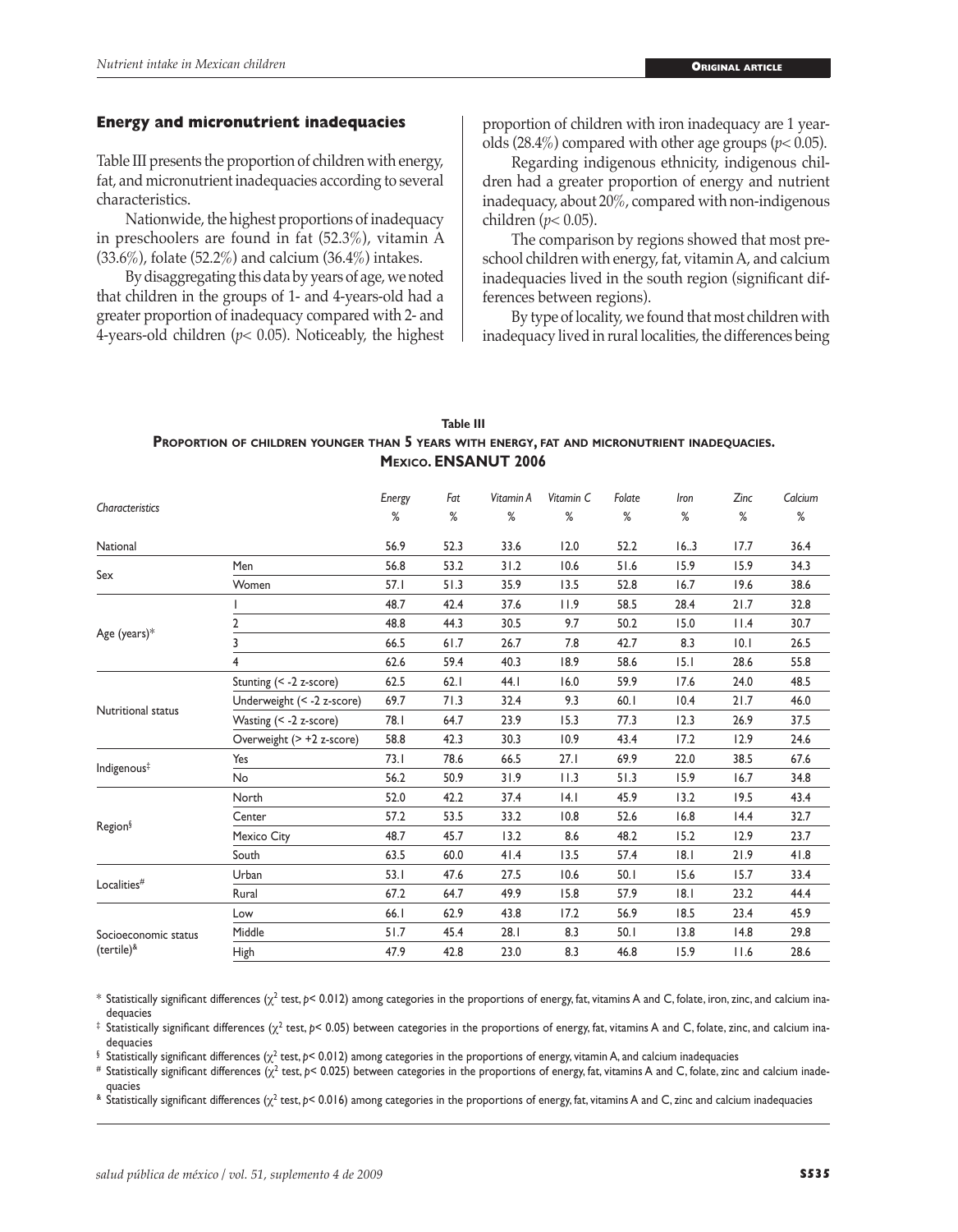significant for energy, fat, vitamins A and C, folate, and calcium inadequacies.

Significant differences were also noted by socioeconomic status, with energy inadequacy in 66.1% of children in the low and 47.9% of children in the high fertile. Likewise, differences in fat (62.9% lower and 42.8% upper strata), vitamin A  $(43.8\%$  lower and  $23.0\%$ high tertile), and calcium (45.9% low and 28.6% high tertile) inadequacies were observed.

#### **Energy proportion provided by macronutrients**

Table IV shows the proportions of contribution of macronutrients to total energy intake. Nationwide, carbohydrates accounted for 56.7%, proteins for 13.1%, and fat for 32.3% of total energy consumed by preschoolers. When analyzing the macronutrient contribution by age in preschool children, we observed that

|                      |                            | Carbohydrates      |      |      |                   | Proteins    |      | Fat               |      |      |
|----------------------|----------------------------|--------------------|------|------|-------------------|-------------|------|-------------------|------|------|
|                      | Characteristics            | Median             | 25   | 75   | Median            | 25          | 75   | Median            | 25   | 75   |
| National             |                            | 56.7               | 51.1 | 62.8 | 3.1               | 11.5        | 14.7 | 32.3              | 27.5 | 36.4 |
| Sex                  | Men                        | 56.8               | 51.0 | 62.8 | 13.0              | 11.5        | 14.7 | 32.2              | 27.5 | 36.1 |
|                      | Women                      | 56.5               | 51.2 | 62.9 | 13.2              | 11.4        | 14.8 | 32.3              | 27.8 | 36.7 |
|                      |                            | 55.2               | 49.4 | 61.1 | 13.9              | 12.2        | 15.7 | 32.9              | 27.7 | 36.8 |
|                      | 2                          | $56.6*$            | 50.6 | 62.7 | $13.3*$           | 11.5        | 15.1 | $32.4*$           | 27.8 | 36.6 |
| Age (years)          | 3                          | $57.1**$           | 52.3 | 62.9 | $12.8*$           | 11.3        | 14.4 | $31.8*$           | 27.5 | 35.9 |
|                      | 4                          | 57.4**             | 52.2 | 64.0 | $12.6*$           | 11.1        | 14.0 | $31.8**$          | 26.7 | 36.2 |
|                      | Stunting $(< -2 z$ -score) | 59.6               | 55.0 | 67.1 | 12.6              | 11.1        | 14.0 | 30.0              | 24.4 | 34.3 |
| Nutritional status   | Underweight (< -2 z-score) | 57.5               | 50.9 | 65.7 | 12.8              | $  \cdot  $ | 13.7 | 31.4              | 24.8 | 36.6 |
|                      | Wasting (< -2 z-score)     | 56.3               | 49.5 | 61.6 | 14.4              | 11.2        | 15.8 | 33.3              | 27.3 | 36.8 |
|                      | Overweight (> +2 z-score)  | 54.1               | 49.0 | 60.6 | 13.6 <sup>6</sup> | 12.4        | 15.5 | 34.1 <sup>6</sup> | 29.7 | 37.6 |
| Indigenous           | Yes                        | 67.1               | 60.0 | 72.7 | 11.9              | 10.8        | 12.9 | 23.7              | 18.6 | 29.1 |
|                      | No                         | 56.3               | 50.9 | 62.0 | 13.2#             | 11.5        | 14.8 | 32.4#             | 27.9 | 36.5 |
| Region               | North                      | 54.6               | 49.6 | 60.1 | 12.9              | 11.1        | 14.6 | 34.2              | 29.7 | 37.8 |
|                      | Center                     | 56.8               | 51.2 | 63.2 | 3.1               | 11.7        | 14.9 | 32.3 <sup>5</sup> | 26.9 | 36.6 |
|                      | Mexico City                | 56.5               | 50.3 | 61.1 | $13.7*$           | 12.2        | 14.9 | 32.3              | 28.8 | 36.2 |
|                      | South                      | 58.2 &, $\infty$   | 52.6 | 65.2 | $12.9^{8,4,0}$    | 11.3        | 14.6 | $31.1^{8,4,0}$    | 25.3 | 35.5 |
|                      | Urban                      | 55.8               | 50.6 | 61.4 | 13.3              | 11.7        | 14.8 | 32.8              | 28.5 | 36.7 |
| Localities           | Rural                      | 59.4°              | 53.6 | 66.3 | $12.6^\circ$      | 11.1        | 14.4 | $30.1^\circ$      | 24.6 | 34.9 |
|                      | Low                        | 58.7               | 52.9 | 65.3 | 12.7              | 11.2        | 14.4 | 30.7              | 25.2 | 35.3 |
| Socioeconomic status | Middle                     | 56. $I^{\lozenge}$ | 50.1 | 61.8 | $13.3^\circ$      | 11.4        | 14.8 | $33.1^\circ$      | 28.7 | 37.0 |
| (tertile)            | High                       | 54.9 $^{\circ}$    | 49.9 | 59.9 | $13.6^\circ$      | 12.2        | 15.0 | $33.2^\circ$      | 29.1 | 37.2 |

## **Table IV Proportion of total energy accounted by macronutrients in preschoolers' diets. Mexico. ENSANUT 2006**

\* Statistically significant differences (Bonferroni test, *p*< 0.012) comparing with 1-year-old children

‡ Statistically significant differences (Bonferroni test, *p*< 0.012) comparing with 2-year-old children

§ Statistically significant differences (Bonferroni test, *p*< 0.012) comparing with children who were classified as being underweight (< -2 z- score)

# Statistically significant differences (Bonferroni test, *p*< 0.05) comparing with children who spoke an indigenous language

& Statistically significant differences (Bonferroni test, *p*< 0.012) comparing with children from the north region

<sup>≠</sup> Statistically significant differences (Bonferroni test, *p*< 0.012) comparing with children from the center region

<sup>∞</sup> Statistically significant differences (Bonferroni test, *p*< 0.012) comparing with children from Mexico City region

<sup>ø</sup> Statistically significant differences (Bonferroni test, *p*< 0.025) comparing with children from urban localities

◊ Statistically significant differences (Bonferroni test, *p*< 0.016) comparing with children of low socioeconomic status

€ Statistically significant differences (Bonferroni test, p< 0.016) comparing with children of middle socioeconomic status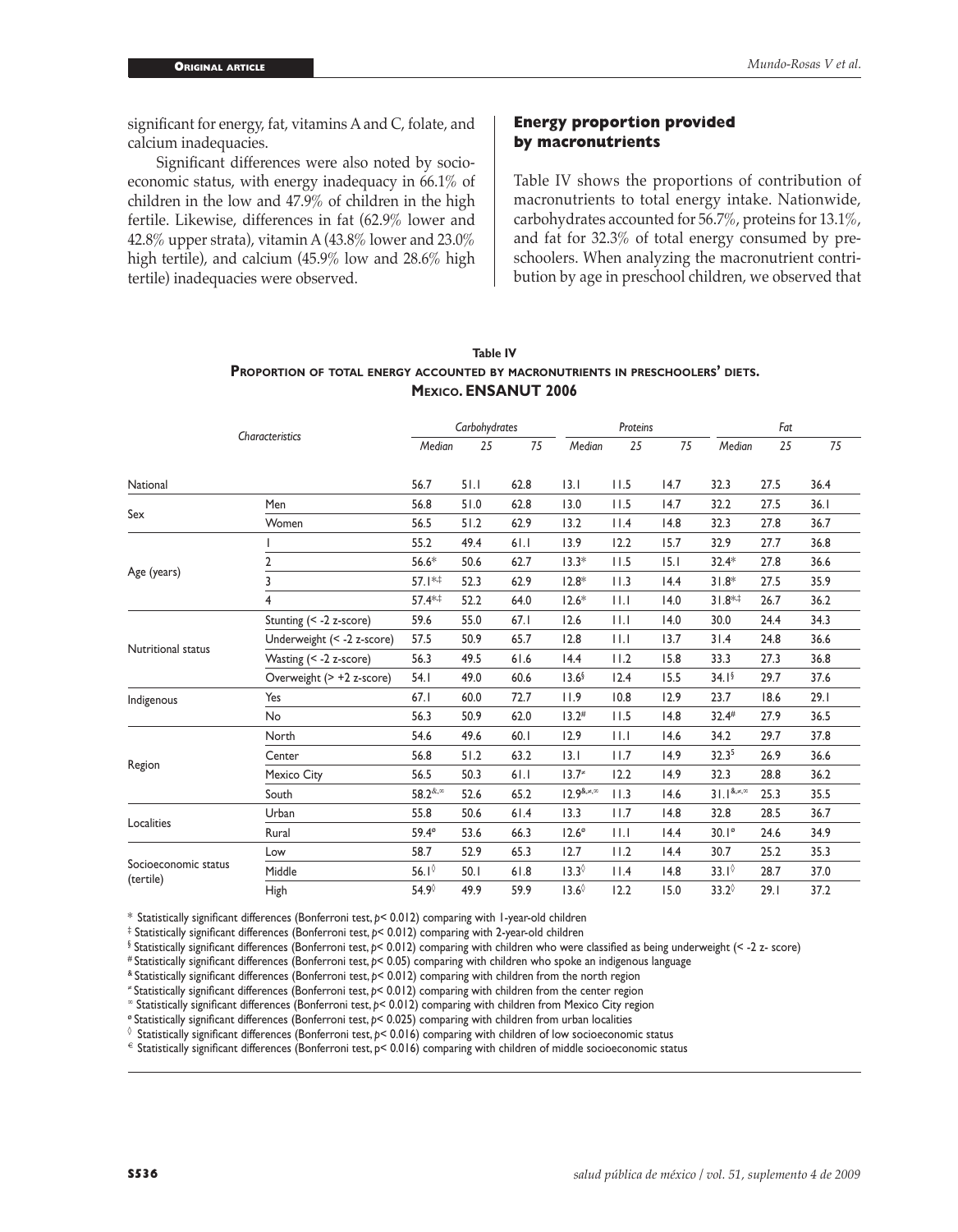the proportion of energy from carbohydrates slightly increased with age.

Comparisons by nutritional status showed that energy proportion from fat was greater in obese children compared with those with low weight.

Fat contributed 23.7% of total energy intake for indigenous *vs*. 32.4% for non-indigenous children.

Energy proportion from carbohydrates was greater in the south region (compared with the central and Mexico City regions), while energy proportion from fat was greater in the north region.

A greater proportion of energy from carbohydrates was observed in rural compared with urban localities, whereas a greater proportion of energy from fat was found in urban localities.

The proportion of energy from carbohydrates was greater in the lower than in the highest tertiles and the proportion from proteins was greater in the highest than in the lower tertiles.

# **Discussion**

This manuscript describes current energy and macro and micronutrients intakes in preschoolers, as well as the differences between geographic regions and rural and urban localities in Mexico.

The results of this study indicate a greater intake of energy, fat, and other nutrients on the part of preschoolers living in urban localities compared with those living in rural localities. In addition, the greatest energy, protein, vitamins A and C, zinc, and calcium adequacies were observed in the Mexico City region. This information agrees with the analyses performed with data from the ENN 99.<sup>13</sup>

The sprawling urbanization in low-income countries such as Mexico, with a high intake of food with high energy content and a decrease in physical activity, have led to an increase in overweight and obesity.29 Some studies showed that the intake of processed foods provides about 39% of energy, animal protein, fat, and carbohydrates of Mexican preschoolers' diet.32 In addition, another study carried out in 2002 by the National Institute of Medical Sciences and Nutrition, including families from Mexico City and its metropolitan area, reported that per capita consumption of soft drinks was 60 ml. The information was collected through 24 hour recalls. Sugar was found to be the second most consumed food by the population in the lowest socioeconomic quartile.<sup>31</sup>

Furthermore, although adequacies in total iron intake are above international recommendations (roughly 190%), the bioavailable iron content in the diet of Mexican preschoolers is low (1.6%) in relation to their

*salud pública de méxico / vol. 51, suplemento 4 de 2009* **S537**

physiologic needs (2.7% to 6.1% of total iron consumed). Thus, iron deficiency is still highly prevalent in this population.<sup>32</sup>

The marked inequality observed in the country as to the proportion of the population with energy and nutrient inadequacies according to socioeconomic conditions is worrisome. A fifth of the population living in the southern region, in rural localities, and of low socioeconomic status has vitamin A, folate and calcium inadequacies. This proportion increases when analysis by indigenous ethnicity is made: about one-third of the indigenous population has energy and nutrient inadequacies; the latter may be affecting the nutritional status of those children, as it has been observed that indigenous children living in urban and rural localities have a 3- and 2-fold greater prevalence of low height and low weight, respectively, compared with nonindigenous children.<sup>33</sup>

The coexistence of high energy and nutrient intakes in urban localities and high proportions of populations with micronutrient inadequacy in the lowest socioeconomic status, together with the presence of overweight and obesity in the country, is characteristic of a nutritional polarization. This phenomenon, known as "the double burden of malnutrition", has been observed in countries such as India, the Philippines, and China.34

As for the macronutrient contribution to diet, in general the proportions are within those recommended for this group of age; $35$  however, children with overweight  $(> +2 z$ -score) and those living in urban locations show the highest proportion (34%, close to the upper limit of recommendations) of fat contribution to diet. The low intake of fiber is noticeable in this age group (about  $8 \text{ g/day}$ ), being little more than half of that recommended for children 1 to 3 years old, and less than one-third of that recommended for children 4 years old and over 36

Data showed in this study has some limitations: The use of an instrument such as the food frequency questionnaire may cause an overestimation of the reported information about vitamins and minerals. However, it is a validated instrument to report energy and macronutrient intakes.37,38 Another limitation is that in children it is common to underreport certain kinds of food such as snacks, candies and biscuits.39 But in this survey we tried to minimize this potential information bias during the interview of the person in charge of caring for the children. An additional limitation is that we did not have enough information about the amount of nutrient supplement (number of pills or spoonfuls), leading to a possible underestimation of the nutrient intake. However, we do not believe that it is a significant problem in the estimation of nutrient intake, since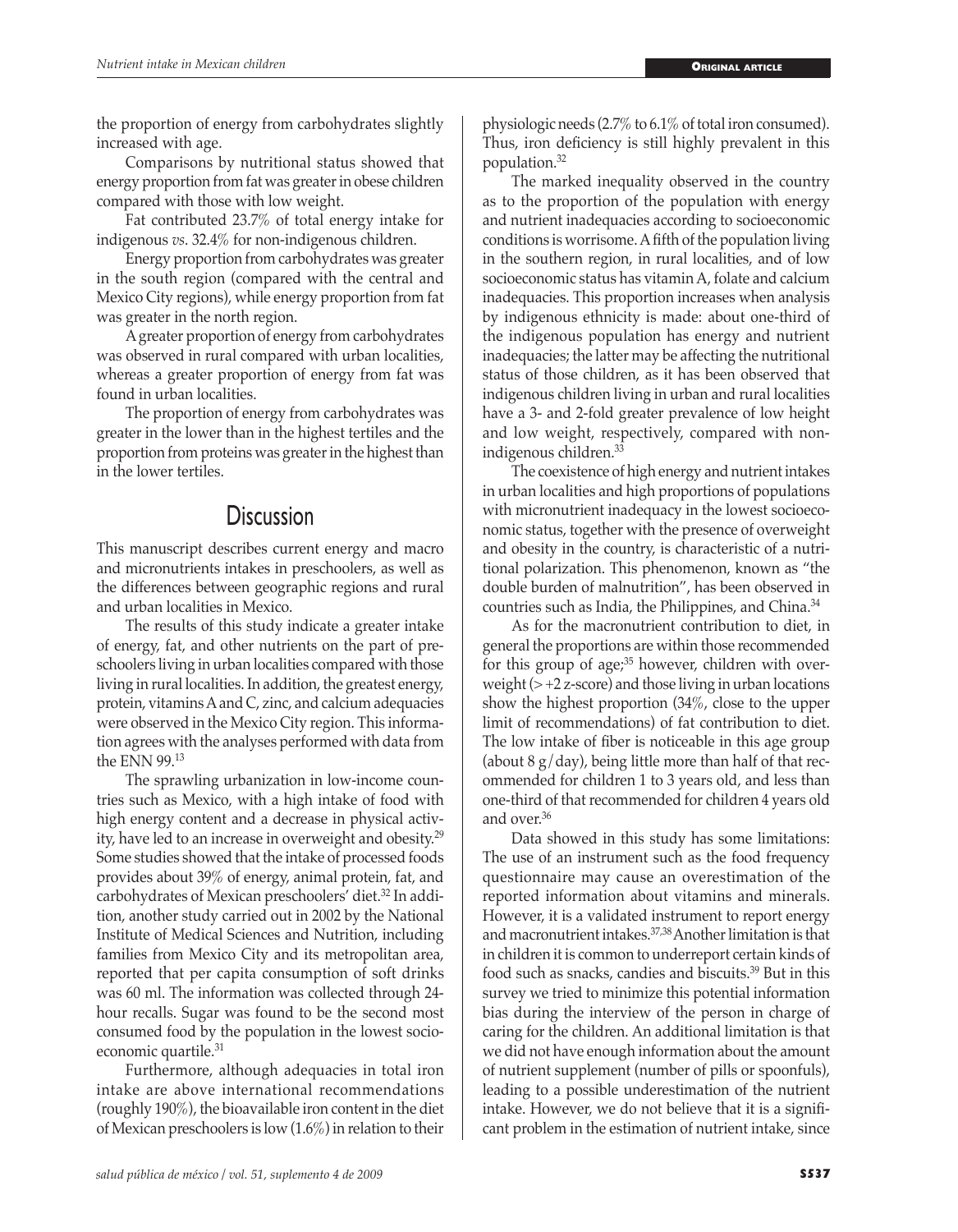only 11% of the children reported consuming nutrient supplements. Hence, this information was not included in the analysis.

Comparisons with data from the prior national surveys are not possible since information was collected through a different instrument.<sup>40</sup> Despite such limitations, the results allowed us to observe that comparisons by geographic regions and types of localities are consistent with the survey findings.

The high adequacy of protein calls for the necessity of a secondary analysis for differentiating its intake depending on the source (vegetal or animal). That analysis could help as a protein quality indicator, and differences among population strata could be observed as well.

In view of the documented results, it becomes more important to know, in detail, which foods predominate in the preschoolers' diets and to detect those that could be affecting their quality. To date, the level of association between dietary factors and overweight/obesity in Mexican preschool children is not known. Nonetheless, there is available scientific evidence pointing to dietary factors, mainly the consumption of soft drinks, as playing a role in the presence of obesity in children in the United States of America.41

The information related to iron intake is noteworthy. When comparing iron intake data from the ENN 99 with the same data from this study we can observe a large difference in the consumption of this nutrient. However, this difference could be accounted for by methodological procedures, as data on food composition, including iron, was more accurate in the 2006 survey.

In conclusion, knowledge about children's food intake and the measurement of levels up to those that meet international recommendations on energy and nutrient intake for children can be valuable tools to formulate or redesign health, education, and nutrition interventions aimed at this age group and to target at-risk population groups.

#### **Acknowledgements**

We would like to acknowledge the collaboration of Alfonso Jesús Mendoza Ramírez for assistance in database management and Xóchitl Ponce Martínez for her remarks.

#### **References**

1. Albala C, Vio F, Yañez M. Epidemiological transition in Latin America: A comparison of four countries. Rev Med Chil 1997;125(6):719-727. 2. Rivera J, Barquera S, Campirano F, Campos I, Safdie M, Tovar V. Epidemiological and nutritional transition in Mexico: Rapid increase of non-communicable chronic diseases and obesity. Public Health Nutr 2002;14:113-122.

3. Rivera-Dommarco J, Cuevas-Nasu L, Shamah-Levy T, Villalpando-Hernández S, Avila-Arcos MA, Jiménez-Aguilar A. Estado nutricio. México:In: Olaiz-Fernández G, Rivera-Dommarco J, Shamah-Levy T, Rojas R, Villalpando-Hernández S, Hernández-Avila M, Sepúlveda-Amor J. Encuesta Nacional de Salud y Nutrición 2006. Cuernavaca, México: Instituto Nacional de Salud Pública, 2006: 85-103.

4. Barquera S, Hotz C, Rivera J, Tolentino L, Espinoza J, Campos I, *et al.* Food consumption, food expenditure, anthropometric status and nutrition-related diseases in Mexico. In: The double burden of malnutrition. Food and Nutrition Paper. Rome: Food and Agriculture Organization of the United Nations, 2006: 1-18.

5. Sepulveda J, Bustreo F, Tapia R, Rivera J, Lozano R, Lozano R, *et al.* Improvement of child survival in Mexico: The diagonal approach. Health System Reform in Mexico. Lancet 2006;368(9551):2017-2027.

6. Villalpando-Hernández S, Mundo-Rosas V, Shamah-Levy T, Rivera-Dommarco J, Mauricio-López ER. Anemia. In: Olaiz-Fernández G, Rivera-Dommarco J, Shamah-Levy T, Rojas R, Villalpando-Hernández S, Hernández-Avila M, *et al.* Encuesta Nacional de Salud y Nutrición 2006. Cuernavaca, México: Instituto Nacional de Salud Pública, 2006: 111-119. 7. Villalpando S, García A, Ramírez I, Mejia F, Matute G, Shamah T, *et al.* Iron, zinc and iodide status in Mexican children under 12 years and women 12- 49 years of age. A probabilistic national survey. Salud Publica Mex 2003;45 Suppl 4:S520-S529.

8. Pollit E, Saco-Pollit C, Jahari A, Husaini M, Huang J. Effects of an energy and micronutrient supplement on mental development and behavior under natural conditions in undernourished children in Indonesia. Eur J Clin Nutr 2000;54:80-90.

9. James WP, Nelson M, Ralph A. Socioeconomic determinants of health. The contribution of nutrition to inequalities in health. BMJ 1997;314(7093):1545-1549.

10. Romieu I, Hernandez M, Rivera J, Ruel M, Parra S. Dietary studies in countries experiencing a health transition: Mexico and Central America. Am J Clin Nutr 1997;65 Suppl:1159S-1165S.

11. Flores M, Cortés C, Rivera M, Rivera J, Sepúlveda J. Consumo de energía y nutrimentos en mujeres mexicanas en edad reproductiva. Salud Publica Mex 1998;40:161-171.

12. Rivera J, Shamah T, Villalpando S, González de Cossío, Hernández B, Sepúlveda J. Encuesta Nacional de Nutrición 1999. Estado nutricio de niños y mujeres en México. Cuernavaca, Morelos, Mexico: Instituto Nacional de Salud Pública, 2001.

13. Barquera S, Rivera J, Safdie M, Flores M, Campos I, Campirano F. Energy and nutrient intake in preschool and school age Mexican children: National Nutrition Survey 1999. Salud Publica Mex 2003;45 Suppl 4:S540-S550.

14. Palma O, Shamah-Levy T, Franco A, Olaiz G, Méndez-Ramírez I. Metodología. In: Olaiz-Fernández G, Rivera-Dommarco J, Shamah-Levy T, Rojas R, Villalpando-Hernández S, Hernández-Avila M, *et al.* Encuesta Nacional de Salud y Nutrición 2006. Cuernavaca, México: Instituto Nacional de Salud Pública, 2006: 19-33.

15. Ramírez I, Mundo V, Rodríguez S, Vizuet I, Hernández N, Jiménez A. Encuestas dietéticas. En: Manual de procedimientos para proyectos de nutrición. 2006. [Consulted 2007 November]. Available at: http://www. insp.mx/Portal/insp\_publica/proy\_nutricion.pdf.

16. Hernández-Avila M, Romieu I, Parra S, Hernández-Avila J, Madrigal H, Willett W. Validity and reproducibility of a food frequency questionnaire to assess dietary intake of women living in Mexico City. Salud Publica Mex 1998;39:133-140.

17. Safdie M, Barquera S, Porcayo M, Rodríguez S, Ramírez C, Rivera J, *et al.* Bases de datos del valor nutritivo de los alimentos. Compilación del Instituto Nacional de Salud Pública. Mexico: Instituto Nacional de Salud Pública, 2004.

18. Institute of Medicine. Protein. In: Dietary Reference Intakes (DRI'S) for Energy, Carbohydrates, Fiber, Fat, Protein and Amino Acids (Macronutrients). Washington, DC: Institute of Medicine, 2005: 589-630.